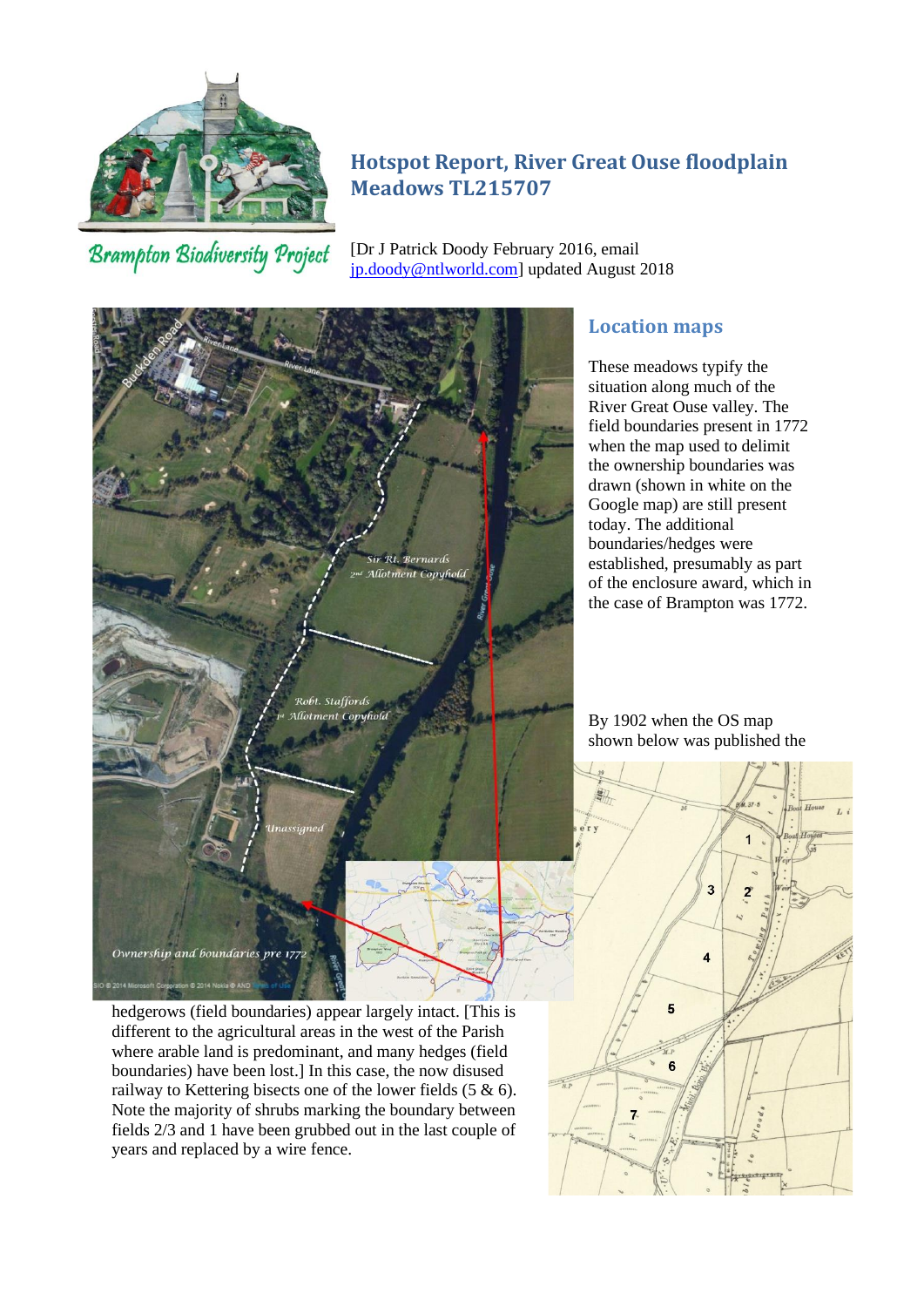### **Agricultural change**

In 1915 the British Government launched a campaign to increase food production. The Board of Agriculture through an executive Department established a War Agricultural Executive Committee (W.A.E.C.) in every county. Originally encouraging farmers to increase the output of grain and potatoes, in 1917 powers were taken to improve land husbandry and extend cultivated land (Sheail 1974). A further campaign took place in 1939 when under the Emergency Powers (Defence) Act of 1939, the Minister of Agriculture was empowered "To preserve and maintain agricultural land solely for the production of food, to control, by order the cultivation, management and use of the land in order to secure maximum production from the farms; to terminate any tenancy of agricultural land where it is considered the land is being neglected or badly cultivated" (Emergency Powers Act 1939; p. 256).

Sheail, J., 1974. The role of the war agricultural and executive committees in the food production campaign of 1915–1918 in England and Wales. *[Agricultural Administration](https://www.sciencedirect.com/science/journal/0309586X)*, **[1/2](https://www.sciencedirect.com/science/journal/0309586X/1/2)**, 141-154.

Under this Act one of the meadows in the river valley (Portholme) near Huntingdon was subject to an experiment on 5 acres of land, known as "Five Head Acres" (Hunts Post March 1943). Carried out by the Demonstration Sub-Committee of the W.A.E.C. the experiment set out to establish whether "ploughing, fertiliser treatment and sowing with a grassland mix would be able to support "grasses of higher quality than those at present growing there". If so, other river valley floodplain meadowland might be treated in a comparable way. The experiment was extended to 50 acres and between 1944 and 1951 the 'Requisitioned Land' was re-seeded, fenced off and heavily grazed; annual applications of fertiliser being applied. "The whole resulting in a highly productive pasture carrying a minimum of 50 head of stock after the initial spring growth had ceased."

This approach, or something similar, appears to have taken place on many of the Ouse Valley meadows. Surveys of the meadows along the valley including these Brampton flood plain meadows provide a record of these changes. There is evidence to suggest that despite the survival of the landscape features the wildlife interest of the meadow (plants, invertebrates and probably breeding birds) is much less now than formerly. This is largely due to the use of artificial fertilisers to increase the hay crop and herbicides to reduce the occurrence of weedy species such as creeping thistle. Mowing and aftermath grazing continue to be the main management. In 1989 the southernmost meadow, shown as rough grassland (Field 7) on the 1902 map, remained. This supported several wetland plants in its western corner, including those listed below. This small remaining part of the unimproved wet meadow was destroyed by an extension to the refuge tip in 1986.

*Agrostis stolonifera* Creeping Bent *Angelica sylvestris* Wild Angelica *Carex hirta* Hairy Sedge *Carex otrubae* False Fox-sedge *Carex riparia* Greater Pond-sedge *Cirsium palustre* Marsh Thistle *Deschampsia cespitosa* Tufted Hair-grass *Epilobium hirsutum* [Great Willowherb](http://internt.nhm.ac.uk/cgi-bin/fff/glob.pl?report=Flora&Flora.%5bFloraNo%5d=197500) *Filipendula ulmaria* Meadowsweet *Galium palustre* Common Marsh-bedstraw *Holcus lanatus* Yorkshire-fog *Iris pseudacorus* Yellow Iris *Juncus inflexus* Hard Rush *Lathyrus pratensis* Meadow Vetchling

*Lychnis flos-cuculi* [Ragged-Robin](http://internt.nhm.ac.uk/cgi-bin/fff/glob.pl?report=Flora&Flora.%5bFloraNo%5d=53500) *Phalaris arundinacea* Reed Canary-grass *Potentilla anserine* Silverweed *Ranunculus acris* Meadow Buttercup *Ranunculus bulbosus* Bulbous Buttercup *Scrophularia nodosa* Common Figwort *Scutellaria galericulata* Skullcap *Trifolium medium* Zigzag Clover

In addition, Snipe *Gallinago gallinago* Woodcock *Scolopax rusticola* Oystercatcher *Haematopus ostralegus* were also recorded (Personal record JPD)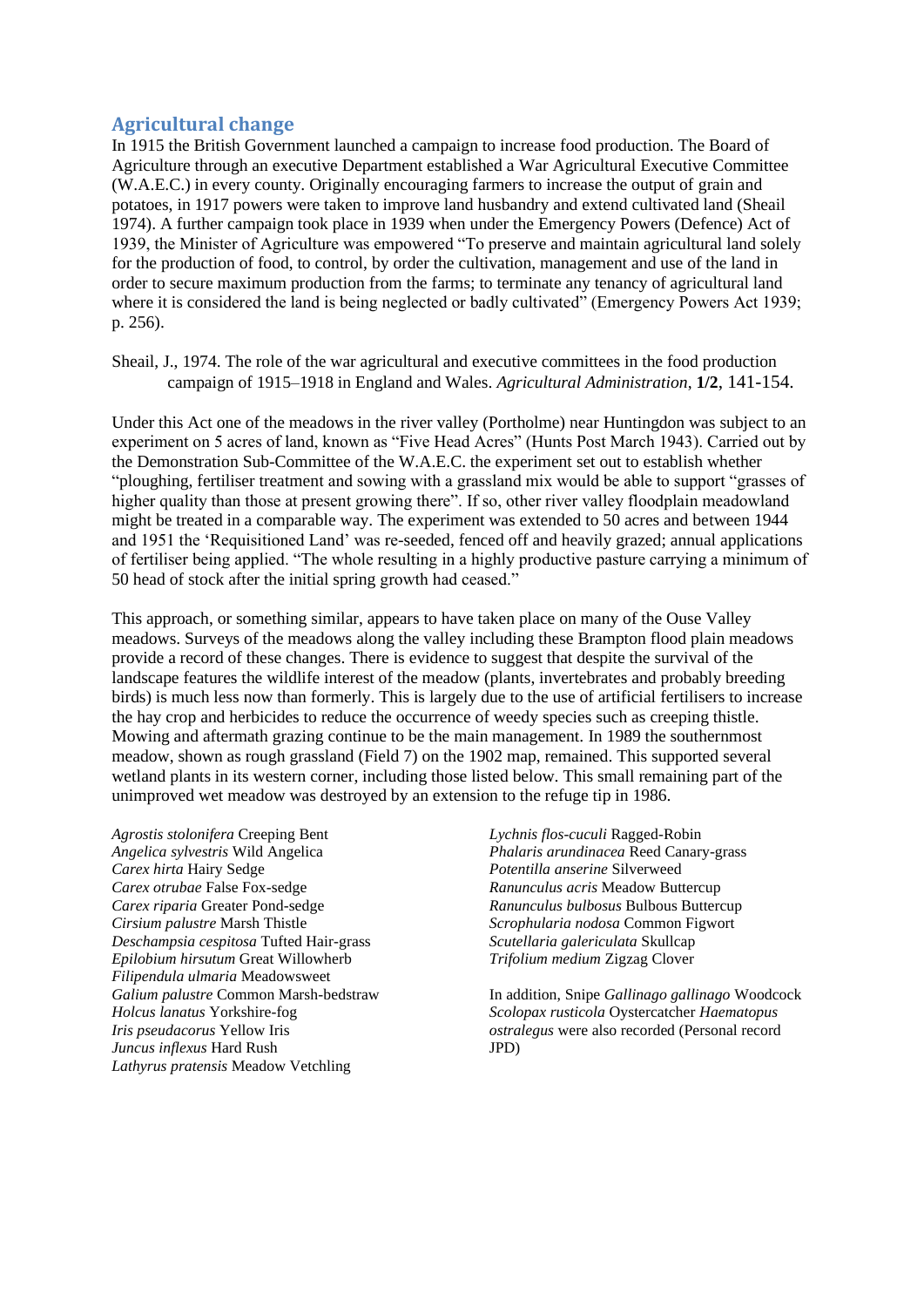

**Picture: Grazed 'rushy' meadow 1989 north of River Lane was typical of the meadows at that time. Now part of Brampton Park Golf Club.**

# **Flora of the meadows**

Previous work in the Ouse Valley has recognised the importance of the speciesrich flood meadows. "A survey of the grasslands

along the Ouse Valley was undertaken in 1987 (*Cambridgeshire Rivers & Meadows Survey: River Ouse St Neots to Earith*, R. Newman, 1987, NCC). This was supplemented through the County Habitat Survey 1992-97, when selected grassland sites were visited during 1997 as part of a phase 2 survey." These earlier surveys provided a good baseline from which to assess the Ouse Valley wet meadows in later surveys undertaken by the Wildlife Trust. The first of these took place in June 2003. Part of the Ouse Valley Wet Woodland and Wet Meadows Project, this identified the Brampton meadows as a "*Mixture of unimproved, species-rich semi-improved and species-poor grassland*". It gave them a High Priority with a recommendation "*Enhance meadow through improved management & Enhance sward to create new species-rich grassland…… through adoption of a more sympathetic management regime*". The surveyor (Sharon Brown) commenting on their biodiversity said "*All the meadows have been semi-improved and are less species-rich than when visited in 1987. In recent years management has become unfavourable with cutting taking place too early*.".

"Species of interest however, included occasional / rare *Cardamine pratensis*, *Carex hirta*, *C. spicata*, *Centaurea nigra*, *Cerastium fontanum*, *Filipendula ulmaria*, *Galium verum*, *Juncus inflexus*, *J. effusus*, *Lathyrus pratensis*, *Lychnis flos-cuculi*, *Ranunculus acris*, *Rumex acetosa*, *Sanguisorba officinale*, *Silaum silaus*, *Stellaria graminea*, *Trifolium pratense* and *Valeriana officinalis*. However, there were scattered and infrequent in the sward, being mostly confined to a few field corners and margins. The bulk of the meadows were dominated by agricultural grasses including *Arrhenatherum elatius*, *Cynosurus cristatus*, *Dactylus glomerata*, *Holcus lanatus*, *Lolium perenne* and *Poa trivialis*, with *Deschampsia cespitosa* abundant in damper areas (Ouse Valley Wet Woodland & Wet Meadows Report WT BCNP 2005).

By 2010 a further survey of this County Wildlife Site by Martin Baker of the Wildlife Trust concluded: "*The site description from the 2003 survey remains relevant. Most of the fields have been agriculturally improved through the use of herbicides and nitrogen fertiliser, however, they have not been re-seeded and patches of more species-rich flood plain meadow remain, along with a few of the individual flood meadow wild flowers scattered throughout the more improved fields.*"

Wildlife Trust for Bedfordshire, Cambridgeshire, Northamptonshire & Peterborough December (2005). *Ouse Valley Wet Meadows & Wet Woodlands Project, Wet Woodland & Wet Meadows Inventory & Habitat Strategy*. Report Prepared for Huntingdonshire District Council.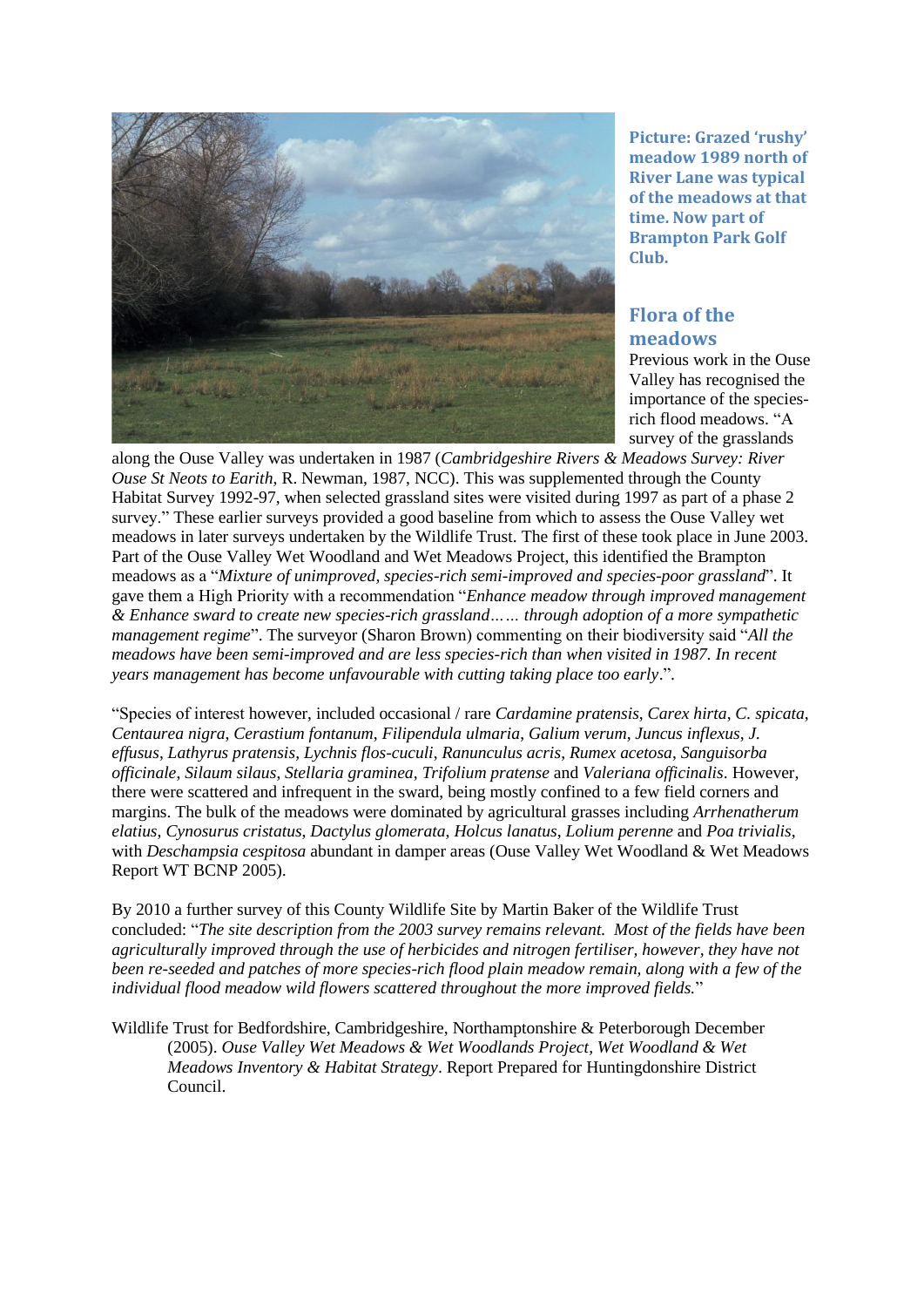Records from the Cambridge & Peterborough Environmental Record Centre for Brampton Floodplain Meadows recorded in 1997 and 2000 show the range of grassland species present.

#### *Latin Name***, Common Name**

*Ajuga reptans,* Bugle *Alopecurus pratensis,* Meadow Foxtail *Anthoxanthum odoratum,* Sweet Vernal-grass *Anthriscus sylvestris,* Cow Parsley *Arrhenatherum elatius,* False Oat-grass *Bromus hordeaceus,* Lesser Soft-Brome *Cardamine pratensis,* **Cuckooflower** *Carex acutiformis,* Lesser Pond-sedge *Carex disticha,* Brown Sedge *Carex flacca,* Glaucous Sedge *Carex hirta,* Hairy Sedge *Carex spicata,* Spiked Sedge *Centaurea nigra,* **Common Knapweed** *Cerastium fontanum,* Common Mouse-ear *Cirsium arvense,* Creeping Thistle *Cirsium vulgare,* Spear Thistle *Cynosurus cristatus,* Crested Dog's-tail *Dactylis glomerata,* Cock's-foot *Deschampsia cespitosa,* Tufted Hair-Grass *Festuca rubra,* Red Fescue *Filipendula ulmaria,* Meadowsweet *Galium aparine,* Cleavers *Galium verum,* **Lady's Bedstraw** *Geranium dissectum,* Cut-leaved Crane's-bill *Glechoma hederacea,* Ground-ivy *Heracleum sphondylium,* Hogweed *Holcus lanatus,* Yorkshire-fog *Hordeum secalinum,* Meadow Barley

*Juncus inflexus,* Hard Rush *Lathyrus pratensis,* Meadow Vetchling *Leucanthemum vulgare,* **Oxeye Daisy** *Lolium perenne,* Perennial Rye-grass *Lotus corniculatus,* Common Bird's-foot-trefoil *Luzula campestris,* Field Wood-rush *Lychnis flos-cuculi,* Ragged-Robin *Lysimachia nummularia,* Creeping-Jenny *Myosotis arvensis,* Field Forget-me-not *Poa trivialis,* Rough Meadow-grass *Potentilla anserina,* Silverweed *Primula veris,* **Cowslip** *Ranunculus acris,* Meadow Buttercup *Ranunculus bulbosus,* Bulbous Buttercup *Ranunculus lingua,* Greater Spearwort *Ranunculus repens,* Creeping Buttercup *Rhinanthus minor,* **Yellow-rattle** *Rumex acetosa,* Common Sorrel *Rumex crispus,* Curled Dock *Rumex obtusifolius,* Broad-leaved Dock *Sanguisorba officinalis,* **Great Burnet** *Senecio jacobaea,* Ragwort *Silaum silaus,* **Pepper-saxifrage** *Stellaria graminea,* Lesser Stitchwort *Taraxacum officinale agg.,* Dandelion *Trifolium pratense,* Red Clover *Urtica dioica,* Common Nettle *Vicia cracca,* Tufted Vetch

These surveys suggested that the fields included a reasonable selection of plants, typically found in old meadows. These include Crested Dogs-tail *Cynosurus cristatus* and a broad range of other species such as Common Knapweed *Centaurea nigra*, Red Fescue *Festuca rubra*, Red Clover *Trifolium pratense*, Ox-eye Daisy *Leucanthemum vulgare*, Yellow Rattle *Rhinanthus minor*. Additionally, many Cambridgeshire sites have developed on mildly calcareous substrates (chalky boulder clay) and have in places developed richer swards with calcicoles such as Cowslip *Primula veris* and Lady's Bedstraw *Galium verum*, which have all be recorded on these meadows. Other species included Great Burnet *Sanguisorba officinalis* and Pepper-saxifrage *Silaum silaus*.

Sadly, these locally uncommon plants and most of the other herbs are no longer present in the main meadows. As reported by the Wildlife Trust, in 2018 a few species can be found in very few marginal areas on the western boundary of the site.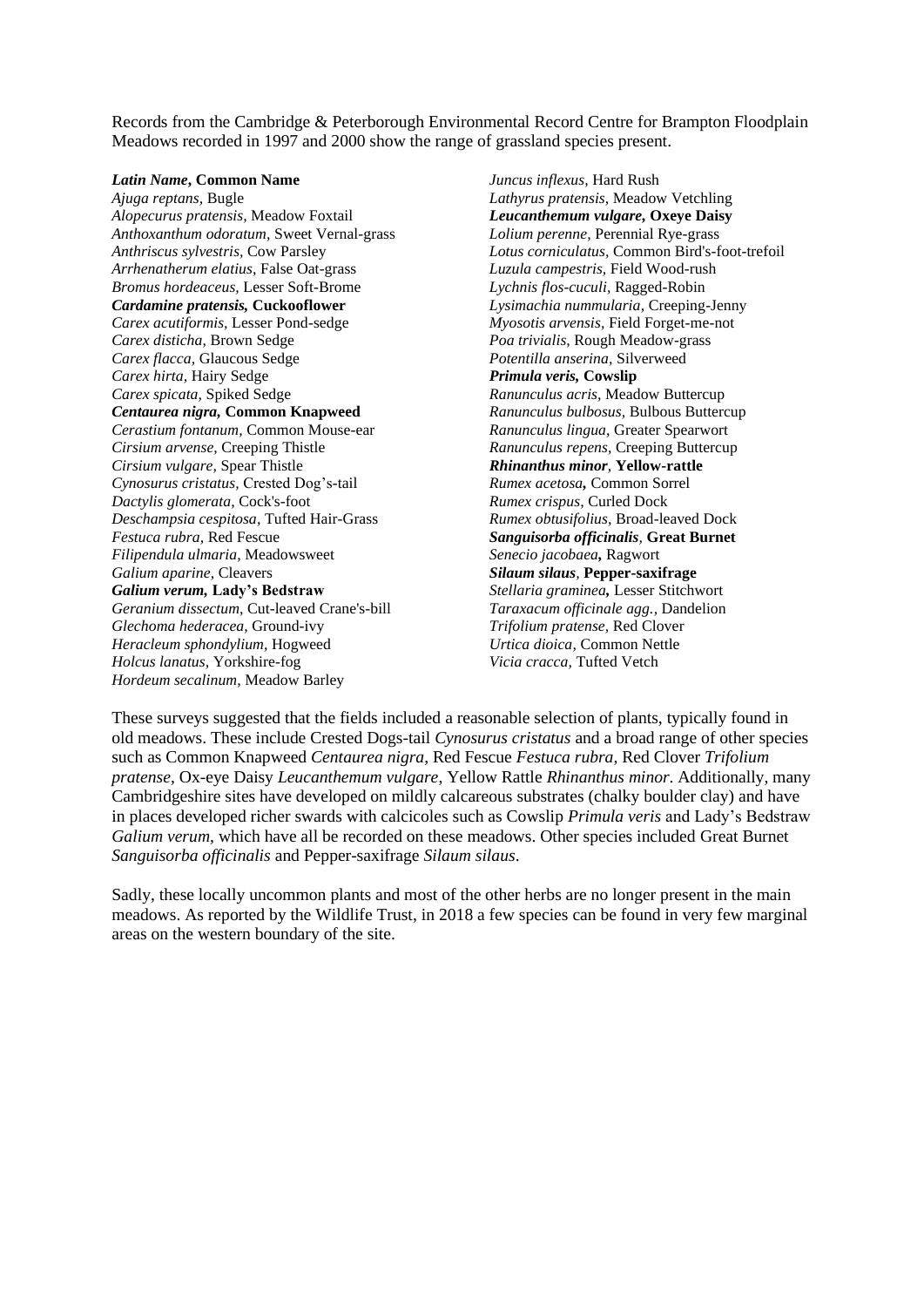In this context, the use of artificial fertiliser has had the desired intention of encouraging the more vigorous grasses, which outcompete many of the herbs. The meadows in the Great Ouse Valley are much less common than formerly, having been destroyed by gravel extraction, waste disposal and more recently in Brampton, from the development of the Brampton Park golf course (particularly the meadows north of River Lane). The general appearance of the farmland (see picture below) suggests that the grassland has not been ploughed, at least since the 1940s. Despite the loss of biodiversity, they are relatively free from intensive human disturbance and retain valuable associated features.



**Picture of the meadows and associated hedgerows June 2014**

### **Associated habitats**

Despite the loss of herb-rich vegetation the hedgerows have a good range of species including those listed below. In those that predate the enclosure acts, i.e. are present on the 1772 map shown above, the presence of at least 11 'woody' trees and shrubs suggest that they could be several hundred years old. Based on a 'hedge dating' system devised by Dr Max Hooper\* when based at Monk's Wood Experimental Station in the 1970's.

*Euonymus europaeus*, Spindle *Fraxinus excelsior*, Ash *Prunus spinosa*, Blackthorn *Rhamnus cathartica*, Buckthorn *Ruscus aculeatus*, Butcher's Broom *Salix fragilis*, Crack Willow

*Rosa canina*, Dog Rose *Cornus sanguinea*, Dogwood *Crataegus monogyna*, Hawthorn *Humulus lupulus*, Hop *Quercus robur*, Oak

\*Known as 'Hooper's Hedgerow History Hypothesis', it is summarised as "the Age of the hedge is equal to the number of species x 100". In this case it uses the presence of 'woody' plants, structural species, not climbers (other than roses) or bramble in a 30m length of hedgerow. In theory every native species adds one hundred years to the age of the hedge.